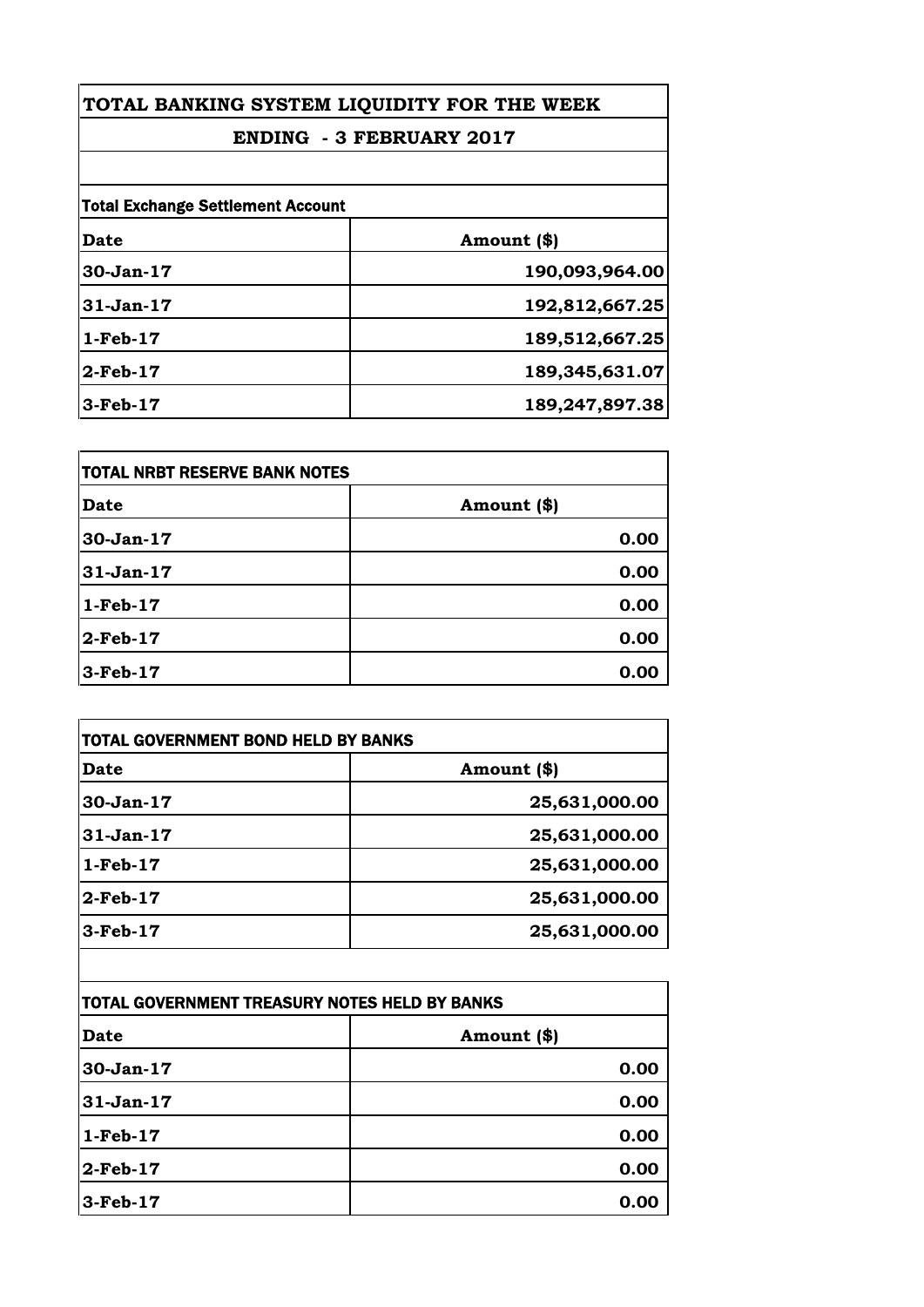# **ENDING - 10 FEBRUARY 2017**

| <b>Total Exchange Settlement Account</b> |                   |
|------------------------------------------|-------------------|
| <b>Date</b>                              | Amount (\$)       |
| $6$ -Feb- $17$                           | 189,238,582.38    |
| $7-Feb-17$                               | 189, 149, 114. 79 |
| 8-Feb-17                                 | 187,968,758.98    |
| 9-Feb-17                                 | 189,419,816.62    |
| $10$ -Feb- $17$                          | 189,206,028.62    |

| TOTAL NRBT RESERVE BANK NOTES |             |
|-------------------------------|-------------|
| Date                          | Amount (\$) |
| 6-Feb-17                      | 0.00        |
| <b>7-Feb-17</b>               | 0.00        |
| 8-Feb-17                      | 0.00        |
| $9$ -Feb-17                   | 0.00        |
| 10-Feb-17                     | 0.00        |

| Date                                          | Amount (\$)                   |
|-----------------------------------------------|-------------------------------|
| $6$ -Feb- $17$                                | 25,631,000.00                 |
| $7-Feb-17$                                    | 25,631,000.00                 |
| 8-Feb-17                                      | 25,631,000.00                 |
| $9-Feb-17$                                    | 25,631,000.00                 |
| 10-Feb-17                                     | 25,631,000.00                 |
|                                               |                               |
| TOTAL GOVERNMENT TREASURY NOTES HELD BY BANKS |                               |
| $\sim$ $\sim$                                 | $\mathbf{A}$ and $\mathbf{A}$ |

| TOTAL GOVERNMENT TREASURY NOTES HELD BY BANKS |             |
|-----------------------------------------------|-------------|
| Date                                          | Amount (\$) |
| $6$ -Feb-17                                   | 0.00        |
| 7-Feb-17                                      | 0.00        |
| 8-Feb-17                                      | 0.00        |
| $9$ -Feb-17                                   | 0.00        |
| 10-Feb-17                                     | 0.00        |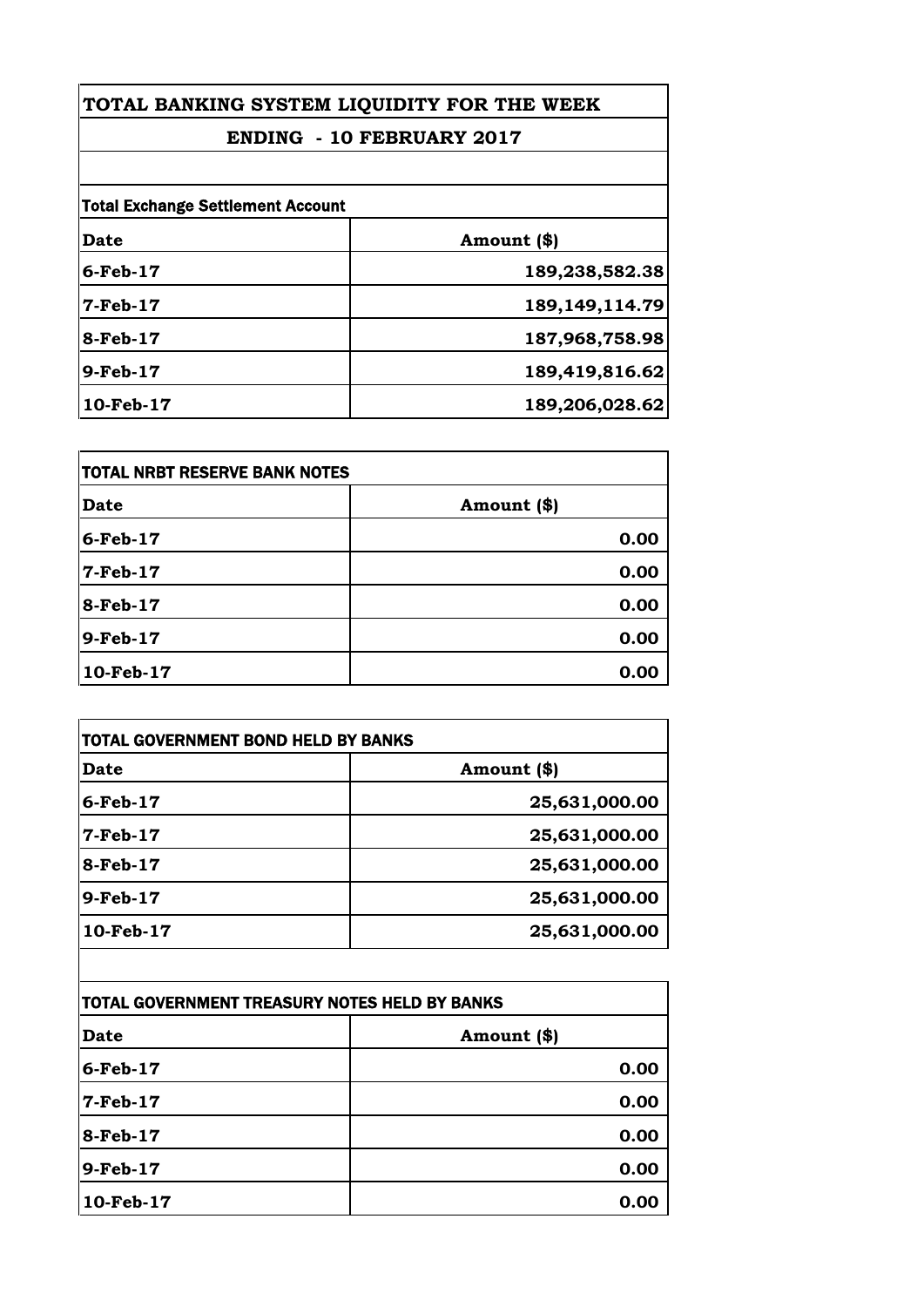# **ENDING - 17 FEBRUARY 2017**

| <b>Total Exchange Settlement Account</b> |                |
|------------------------------------------|----------------|
| <b>Date</b>                              | Amount (\$)    |
| 13-Feb-17                                | 189,568,359.41 |
| 14-Feb-17                                | 192,083,424.99 |
| 15-Feb-17                                | 191,387,717.95 |
| 16-Feb-17                                | 191,391,525.24 |
| 17-Feb-17                                | 191,188,940.13 |

| TOTAL NRBT RESERVE BANK NOTES |             |
|-------------------------------|-------------|
| Date                          | Amount (\$) |
| 13-Feb-17                     | 0.00        |
| 14-Feb-17                     | 0.00        |
| 15-Feb-17                     | 0.00        |
| 16-Feb-17                     | 0.00        |
| 17-Feb-17                     | 0.00        |

| <b>Date</b> | Amount (\$)   |
|-------------|---------------|
| 13-Feb-17   | 25,631,000.00 |
| 14-Feb-17   | 25,631,000.00 |
| 15-Feb-17   | 25,631,000.00 |
| 16-Feb-17   | 25,631,000.00 |
| 17-Feb-17   | 25,631,000.00 |

| TOTAL GOVERNMENT TREASURY NOTES HELD BY BANKS |             |
|-----------------------------------------------|-------------|
| Date                                          | Amount (\$) |
| 13-Feb-17                                     | 0.00        |
| 14-Feb-17                                     | 0.00        |
| 15-Feb-17                                     | 0.00        |
| 16-Feb-17                                     | 0.00        |
| 17-Feb-17                                     | 0.00        |